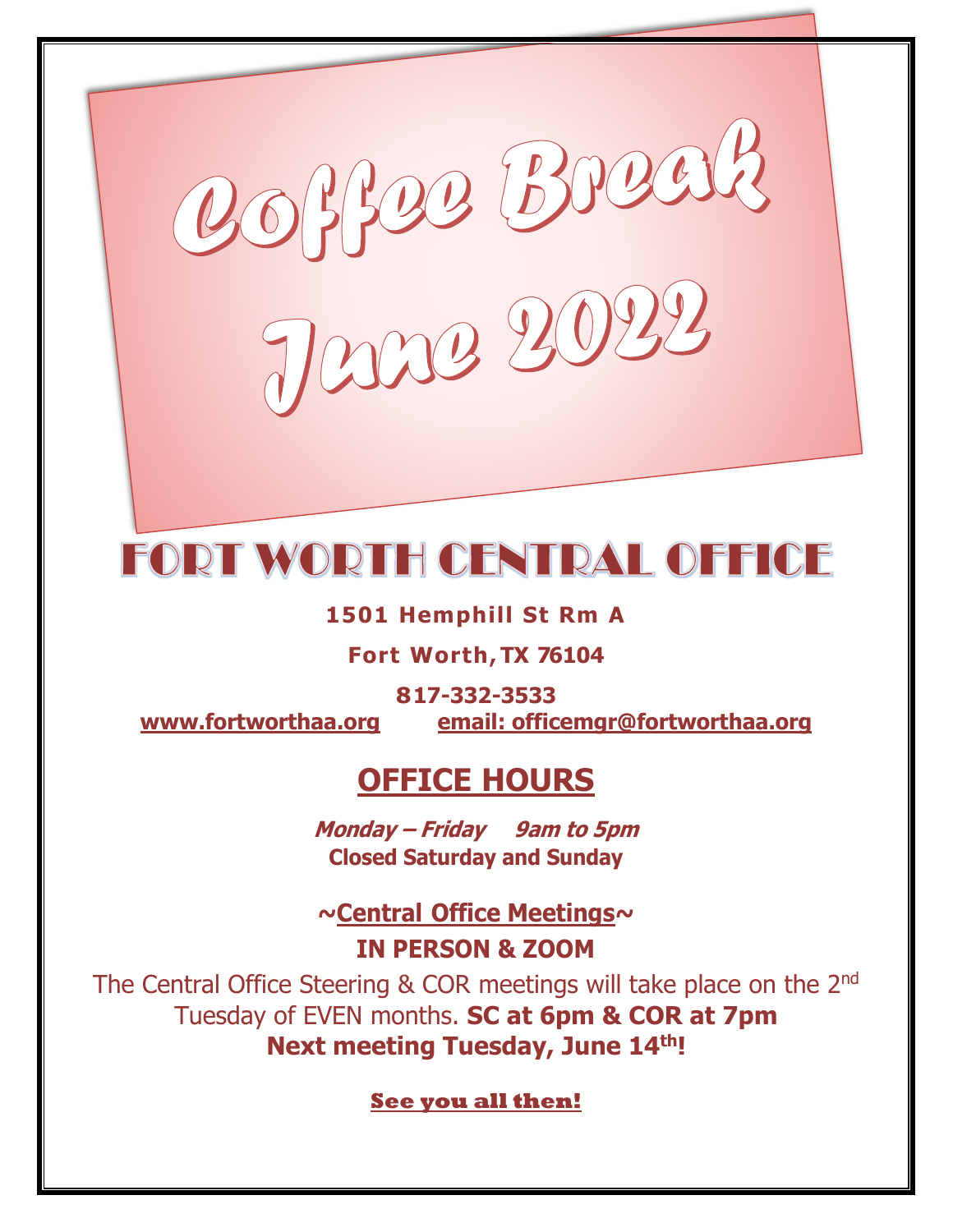# *DISTRICT INFO*

You can access all District info on our website [www.fortworthaa.org](http://www.fortworthaa.org/) Just click on *Committees Page* from the Welcome page If you have any questions, there are contact emails for each District. Let us know if you have any questions!

# **District 61(zoom)**

Saturday, July 9, 2022 at 9am Saturday, September 10, 2022 at 9am Saturday, November 12, 2022 at 9am All meetings are on Zoom: Meeting #: 963 752 5735, Passcode: panel71 Contact our DCM Ken at districtcm61@gmail.com or Secretary Linda at dist61secretary@gmail.com

# **District64(hybrid)**

2<sup>nd</sup> Saturday of even months. Olde Towne Group 824 South Crowley Rd, Crowley 830am-11am ZOOM 847 6671 1949 Passcode: action DCM D64 Johnathan J email: jrockk52@yahoo.com

## **District65**

# **D61 Treatment Meeting**

Last Sunday each month at 10am ZOOM Meeting ID: 852 2156 2067 Passcode: step12 Emailed Erik S [erikskjolsvik@gmail.com](mailto:erikskjolsvik@gmail.com)

# **District62** (Hybrid)

In person or ZOOM Zoom ID: 442 121 8546 Passcode: 875983 District 62 Meeting Schedule 2022: 07~09 10am Stewart Street 09~03 10am Heights Group 11~05 10am Harbor Group

DCM Scott S [scottlstockman18@gmail.com](mailto:scottlstockman18@gmail.com)  Sunday, June 5 130pm Stephenville Group Sunday, July 10 130pm Acton Group Sunday, Aug 7 Chalk Mountain Sunday, Sept 11 130pm Granbury Group Sunday, Oct 2 9am Chalk Mountain Sunday, Nov 6 130pm Acton Group Sunday, Dec 4 130pm Cleburne Alco

## **District71**

DCM Laurel H [laulo922@gmail.com](mailto:laulo922@gmail.com)

# **District74**

Sunday, July 17<sup>th</sup> Hour House 2pm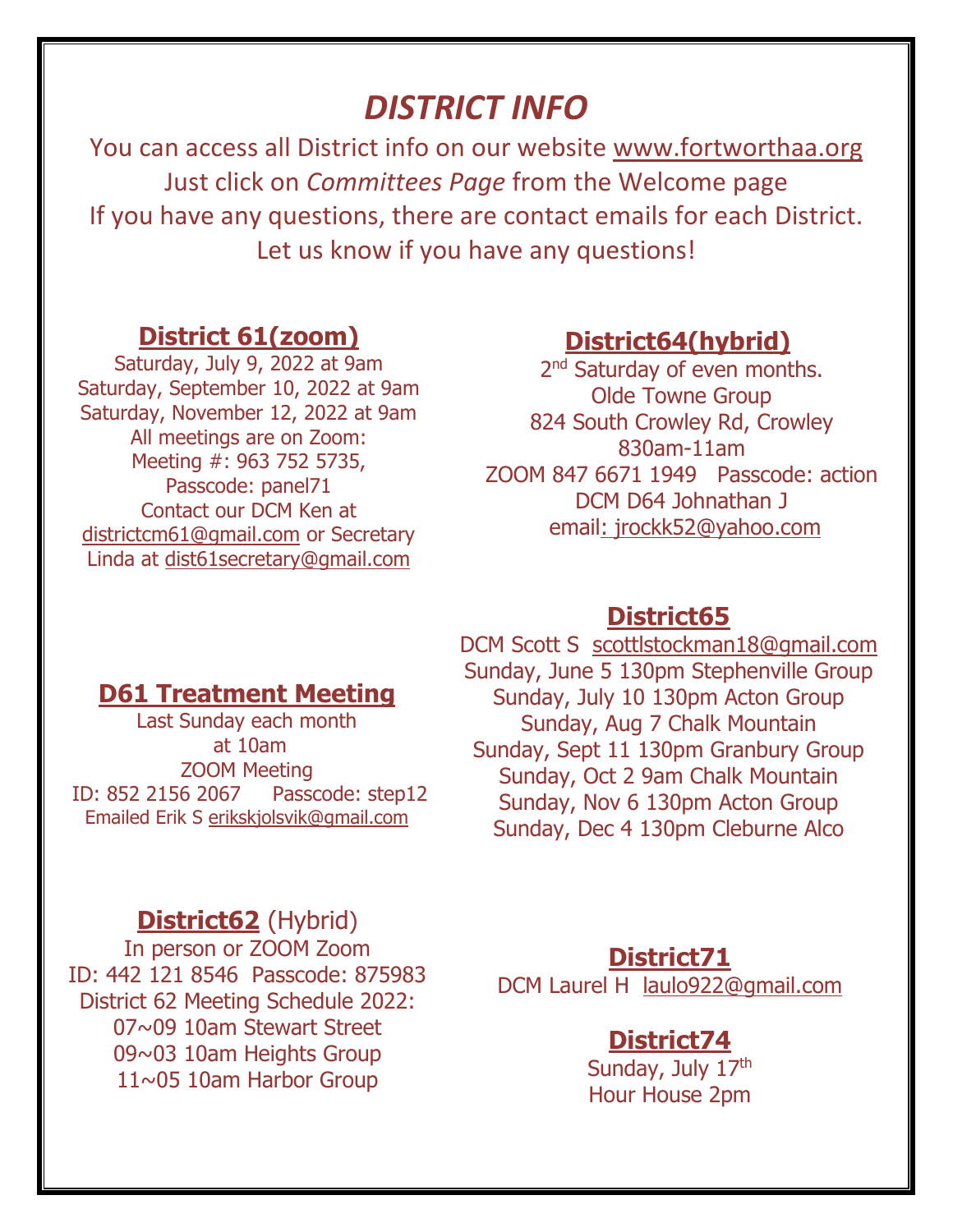

#### **Area PI Committee Meetings**

3<sup>rd</sup> Monday every month @7pm Virtual ZOOM Meeting ID 837 4906 830 PW 823 330

www.neta65.org

# **Area CPC Committee Meetings**

3<sup>rd</sup> Saturday every month 4pm-5pm on ZOOM ID 816 8618 0166 PW 532589

*75th Texas State Convention 2022 June 17-19 Austin Hilton in Downtown Austin 550 East Fourth St, Austin, TX 78701 www.txaaconvention.org*

#### **Tarrant County Wide**

June 4, 2022 6pm snacks: 7pm Speaker 1140 Morrison Dr Fort Worth 76120 City on the Hill Church In the gym

#### **Founders Day Conference**

June 10-12, 2022 In Akron Ohio All info at [www.foundersday.org](http://www.foundersday.org/) Registration opens March 1<sup>st</sup> @9am

## **GrandPraire Group 38th Anniversary**

Sunday, June 4<sup>th</sup> @10am With lunch and dinner 921 W. pioneer Pkwy #O Grand Prairie, 75051

# **National AA Technology Workshop**

September 9th-11th Online and In Person (in Tukwila, WA) For more info visit www.naatw.org

## **59th International Women's Conference**

February 16-19, 2023 Renaissance Hotel in Addison/Dallas For more info visit www.internationalwomensconference.org

#### **Southwest Group 60th**

#### **Anniversary**

Sunday, June 5<sup>th</sup> @9am Raffle 3pm 3145 Townsend Dr Fort Worth 76110

# **Glasshouse 39th Anniversary**

June  $10^{\text{th}}$  &  $11^{\text{th}}$ 6713 Hemsell Pl Fort Worth 76116 \*Schedule on flyer enclosed in the packet\*

#### **Mansfield Group 41st Anniversary**

Sunday, June 12th Trinity Presbyterian Church Clover Hill Dr Mansfield 79063 Dinner @530; Speaker-Jana A-@7pm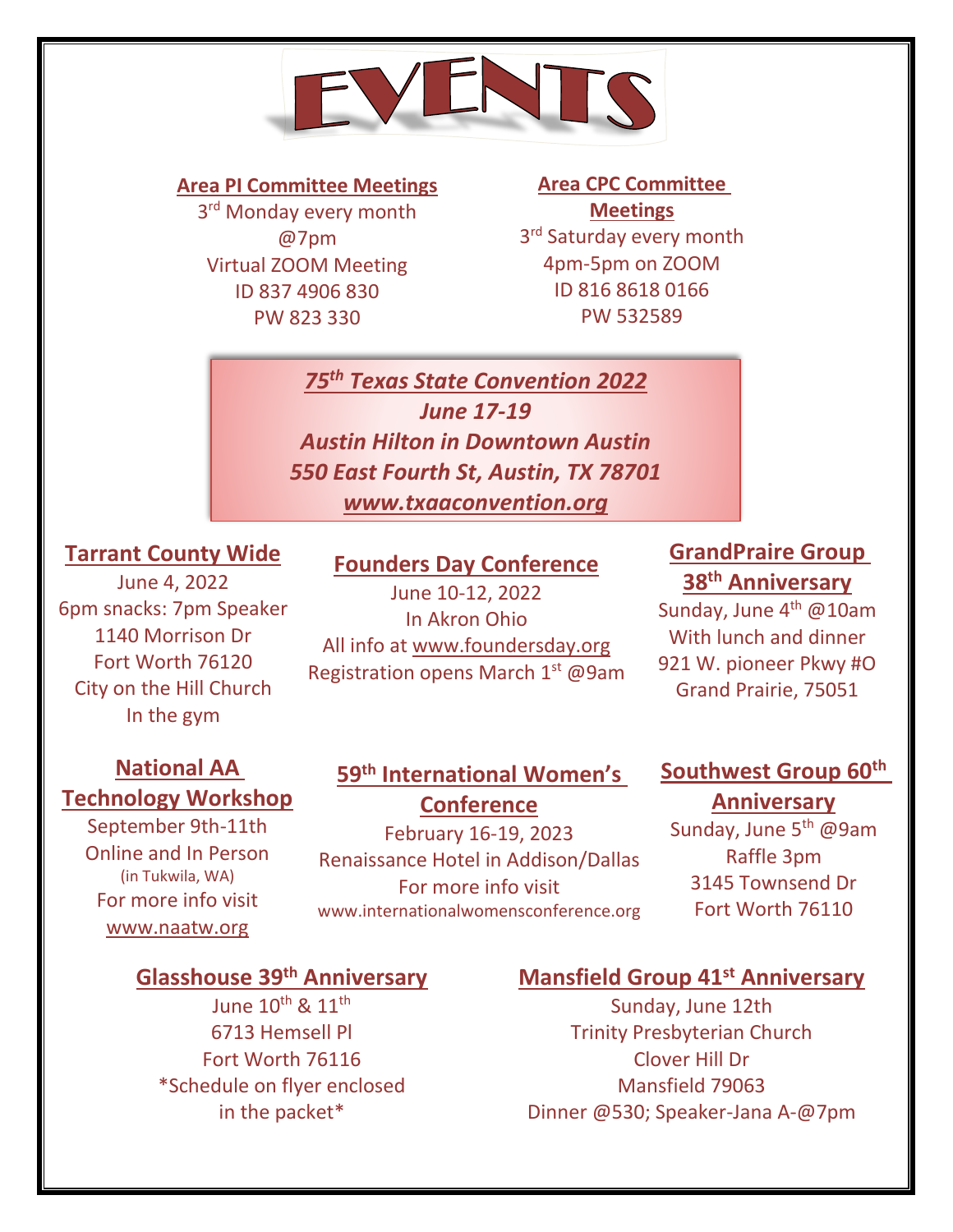"Are we now ready to let God remove from us all the things which we have admitted are objectionable? Can He now take them all every one? If we still cling to something we will not let go, we ask God to help us be willing."

*Big Book Quote of the Month* 

*12X12 Step VI Quote of the Month* 

# "THIS is the Step that separates the men from the boys.'

Used with permission of AAWS, Inc. 12x12 pg.63

Used with permission of AAWS, Inc. Big Book pg.76